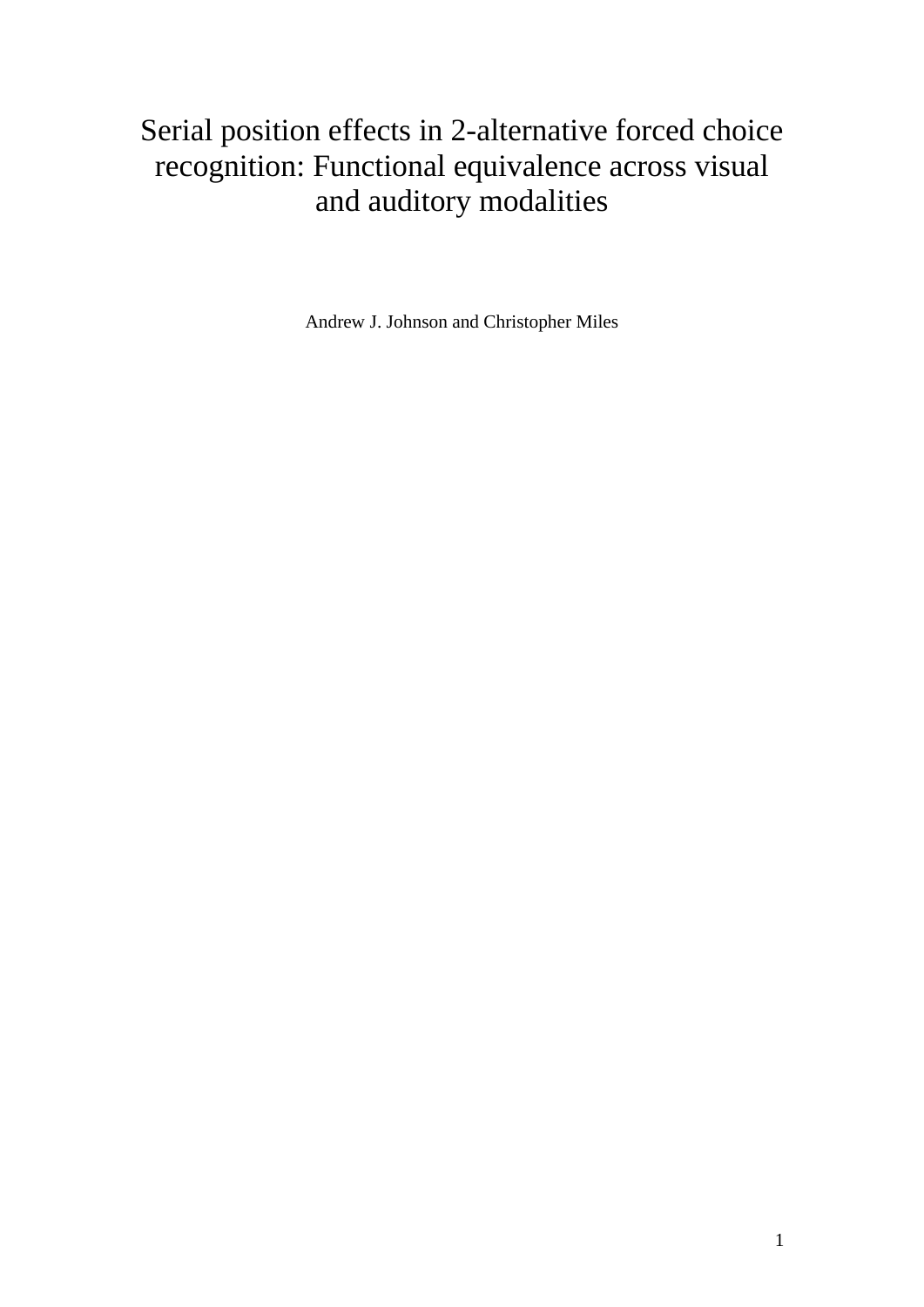## **Acknowledgements**

Our thanks to Geoff Ward and an anonymous reviewer for their constructive comments on an earlier version of the paper. Thanks also to Georgina Powell for her enthusiastic testing of participants and to Justin Savage for his technical assistance. This study was supported by a joint Medical Research Council and School of Psychology, Cardiff University postgraduate studentship awarded to the first author.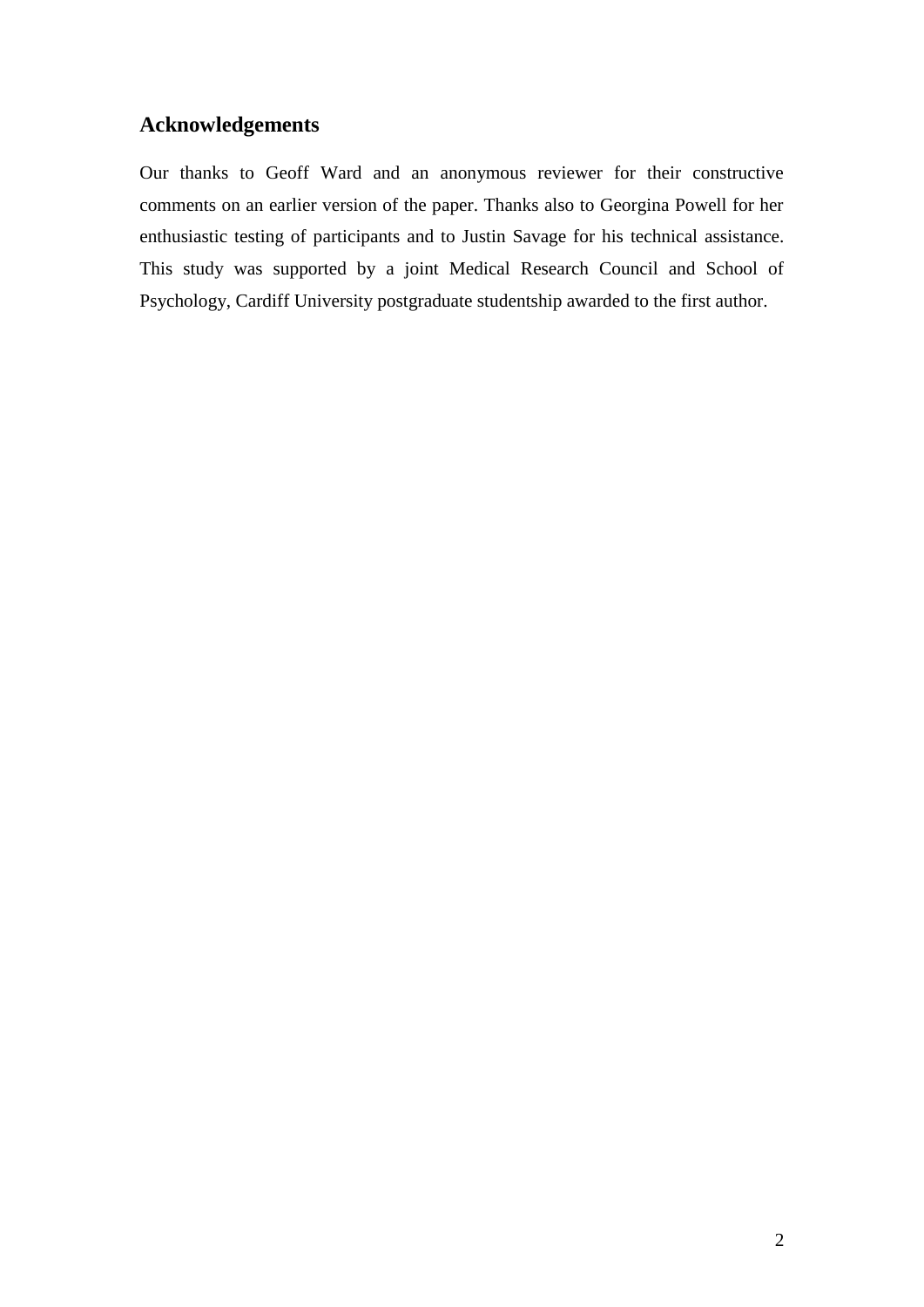#### **Abstract**

Two experiments examined Ward, Avons and Melling's (2005) proposition that the serial position function is task, rather than modality, dependent. Specifically, they proposed that for backward testing the 2-alternative forced choice (2AFC) recognition paradigm is characterised by single-item recency irrespective of the modality of the stimulus presentation. In Experiment 1 the same nonwords sequences, presented both visually or auditorially, produced qualitatively equivalent serial position functions with 2AFC testing. Forward testing produced a flat serial position function, whilst backward testing produced two-item recency in the absence of primacy. In order to rule out the possibility that the serial position functions for visual stimuli were the product of sub-vocal rehearsal, Experiment 2 employed articulatory suppression during the presentation phase. Serial position function equivalence was again observed together with a modest impairment in overall recognition rates. Taken together, these data are consistent with the Ward et al. proposition and further support the existence of a visual memory that can facilitate storage of visual-verbal material e.g. Logie, Della Sella, Wynn, and Baddeley (2000). However, the observation of two-item recency contradicts the original Duplex account of single-item recency traditionally observed for backwards recognition testing of visual stimuli (Phillips and Christie, 1977).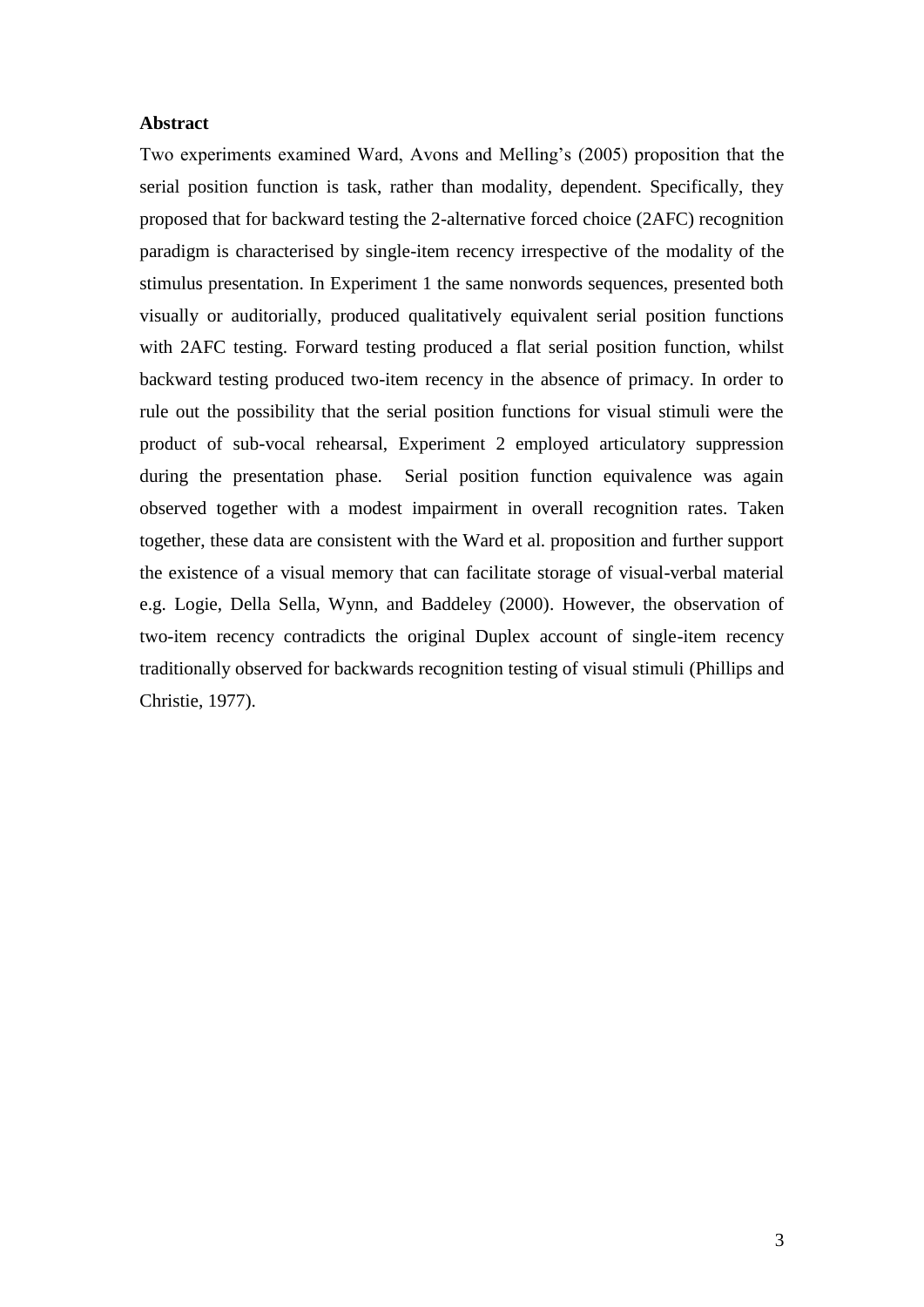#### **Introduction**

In a series of influential studies, Phillips and Christie (1977) investigated recognition for hard-to-name stimuli via a series of single yes/no recognition probes. Participants were presented with a sequence of abstract matrices followed by a series of yes/no recognition test-probes. For backward testing, Phillips and Christie reported singleitem recency with equivalent levels of recognition for the pre-recency items. They interpreted this finding via the two-component Duplex theory which proposes that recency reflects the action of a highly accurate, single-item capacity, visual short-term memory (STM). The equivalent level of recognition for pre-recency items was taken to reflect the action of a durable long-term store (LTS). Specifically, they argued that during the presentation phase, each list item is represented within the single-item visual STM. Presentation of each successive list item acts to displace attention from the current item to the new item. Thus all previously presented items are represented within a less accurate, large capacity, durable LTM. Following the backward testing of list items, a match occurs between the last sequence item (held within the visual STM) and the test item. This promotes strong recognition performance. At the point of test, since all pre-recency items have been displaced into the more durable and larger capacity LTS, recognition for these pre-recency items is equivalent, yet reduced compared to that for the last-sequence item.

More recently, Ward, Avons and Melling (2005) employed a 2AFC paradigm to investigate recognition for both unfamiliar face and nonword sequences. Each sequence was followed by a series of test-pairs comprising one item from the previous sequence and one novel item. Although both stimulus types are hard-to-name they were judged to reflect the action of distinct memory mechanisms i.e. the visuo-spatial sketchpad and phonological loop, respectively. For backward testing Ward et al. (2005) replicated the finding of single-item recency for both stimulus types. They proposed, therefore, that backwards 2AFC testing will always produce a pattern of data consistent with that predicted by the Duplex account, regardless of either the type or presentation modality of the stimulus. Further support for their proposal comes from the finding of recency following backward 2AFC recognition for sequences of olfactory stimuli (Johnson and Miles, 2007) who, additionally, observed a flat serial position function for forward 2AFC testing. The observation of a flat serial position function for forward 2AFC testing is consistent with Avons (1998) and Avons and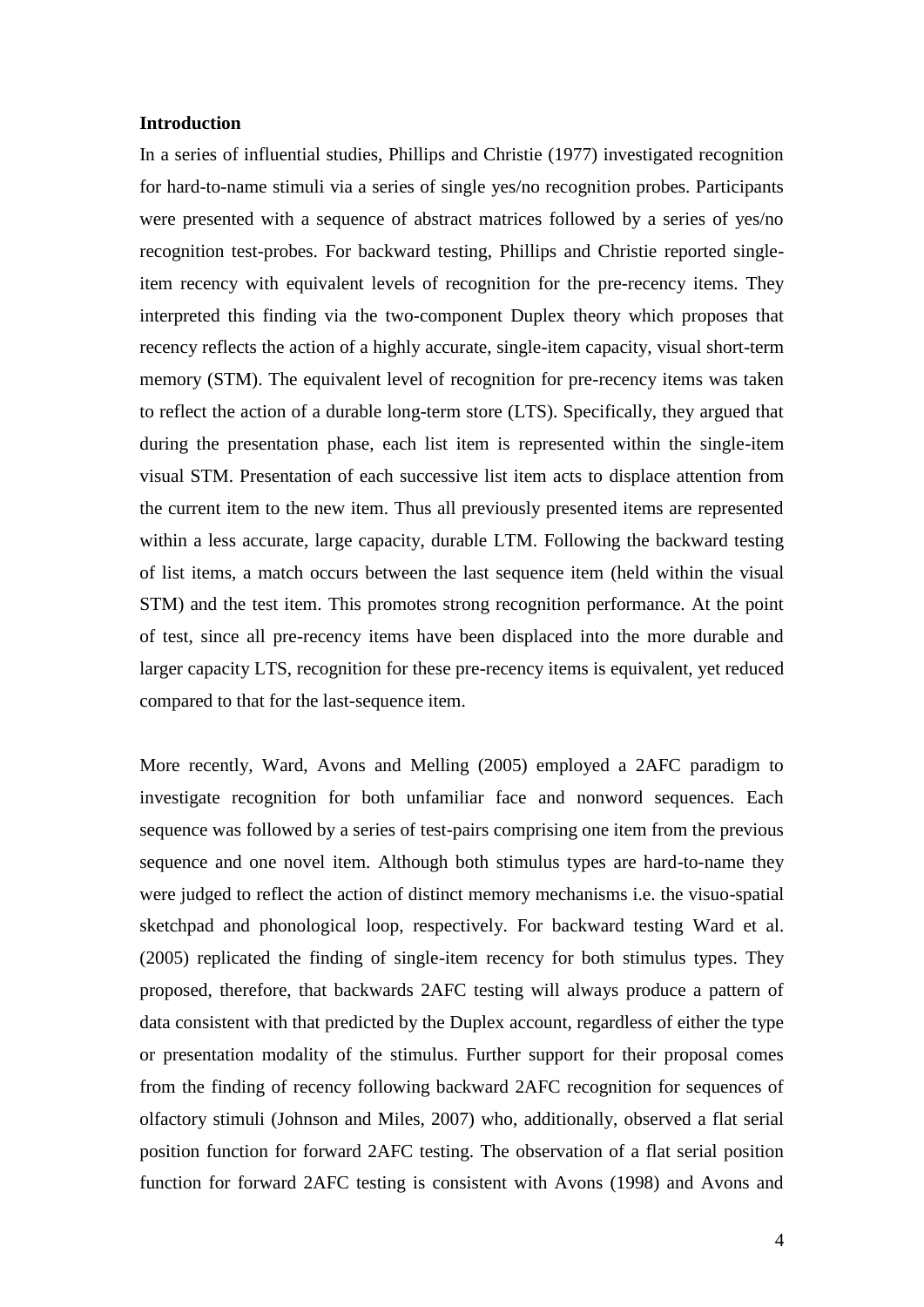Mason (1999) using abstract patterns. These studies expand upon the initial proposal by Ward et al. that backward testing 2AFC testing is characterised by single-item recency, demonstrating that in contrast, forward 2AFC testing is characterised by a flat serial position function.

There are, however, notable methodological limitations to the Ward et al. study in which evidence for equivalent functions across stimulus types was claimed. In their study, 2AFC recognition for visual (unfamiliar-faces) and auditory (nonwords) stimuli was contrasted. However, at test the conditions of test-item presentation differed across modality. For the visual stimuli, test-pair items were presented simultaneously. In contrast, for the auditory stimuli participants were required to click on one of two speech bubbles in turn. Clicking on a speech bubble enabled participants to hear each of the test-pair words independently prior to providing a binary familiarity judgment. There were, therefore, two important methodological differences between the visual and auditory conditions.

1. In the visual condition the test-pair items were presented simultaneously. Comparison between memory traces for the test-pair items could, therefore, presumably be achieved via simultaneous evaluation. In contrast, sequential presentation in the auditory condition prevented such simultaneous comparison of memory traces for the test-items. Although one might argue that in the simultaneous test-pair procedure participants naturally scan from the left stimulus to the right stimulus, thereby creating a form of sequential presentation, it is equally plausible that if two words are presented adjacently participants view them simultaneously.

2. The visual and auditory stimuli differed not just in presentation modality but also with respect to characteristics of the stimuli employed. For example, unfamiliar-faces are multi-feature nonverbal stimuli, whereas nonwords are unfamiliar verbal stimuli.

The present study addresses directly these methodological concerns by comparing the serial position functions for 2AFC recognition for the same stimuli when presented either visually or auditorially. A within-subjects design is employed such that participants perform both forward and backward 2AFC recognition judgments for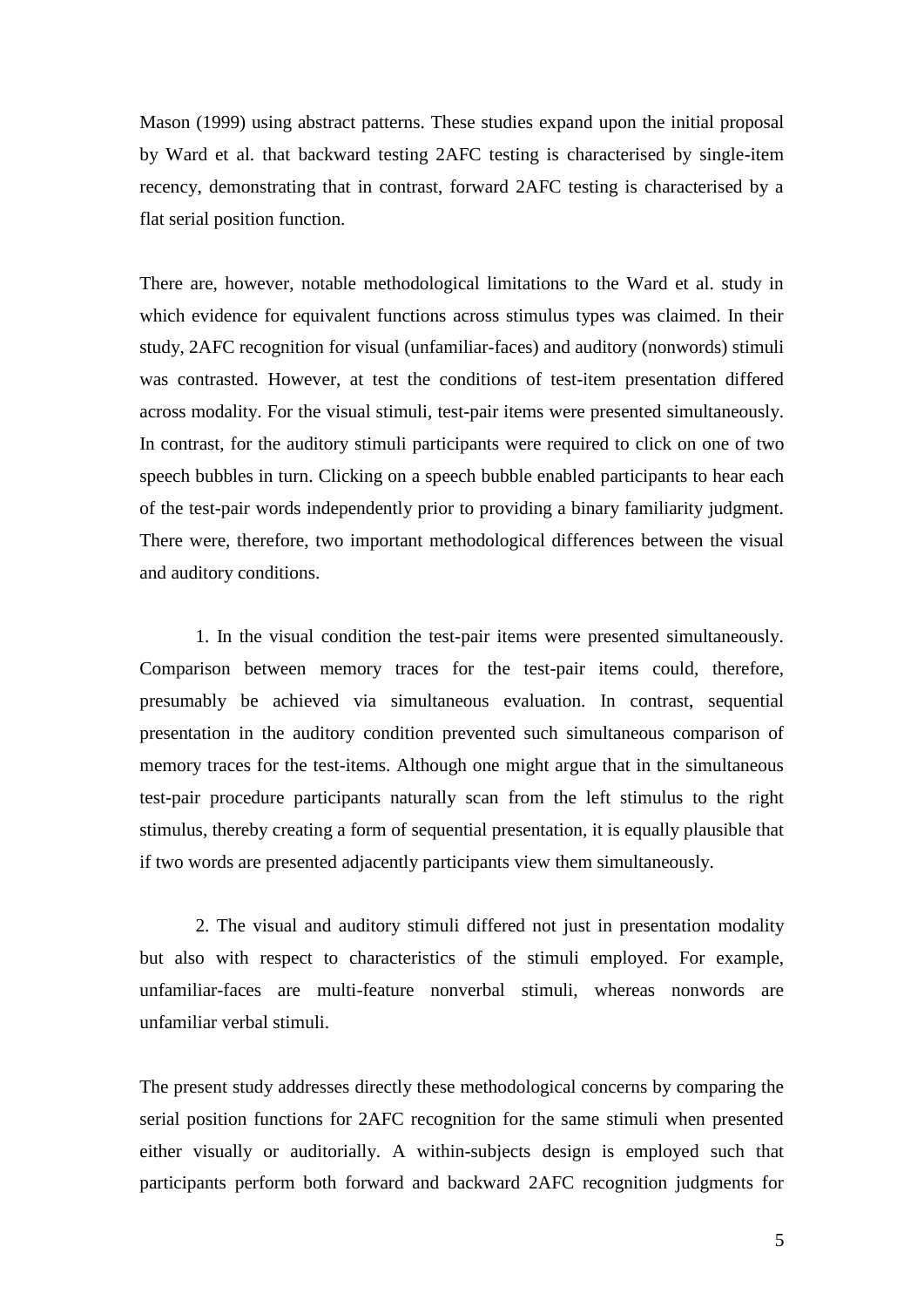nonword sequences presented either visually or auditorially. The use of nonwords allows the same stimuli to be employed whilst manipulating the presentation modality only. Furthermore, the sequential test-pair presentation design (see, Johnson and Miles, 2007) ensures equivalence of test procedures across stimuli. If the functions are qualitatively equivalent for both presentation modalities, then there should be no evidence of an interaction between presentation modality, direction of testing, and serial position. In contrast, an interaction between direction of testing and serial position should be evident, such that backward testing produces single-item recency for both modalities, consistent with Ward et al., (2005) and forward testing produces a flat function for both modalities consistent with Avons (1998) and Johnson and Miles, (2007).

#### **Experiment 1**

#### **Method.**

**Participants.** Twenty-four (6 males, 18 females: mean age  $= 23$  years 6 months) Cardiff University volunteer undergraduates from a variety of disciplines participated and each received a £5.00 honorarium upon completion of the study.

**Materials.** A corpus of 120 nonwords was created using the same construction method as reported by Ward et al. (2005). Single syllable nonwords were initiated by employing one of 32 initial consonants (or multiple consonant) e.g. "b", "cl", "m", "pr", "st", "z". These consonant(s) were then combined with one of 9 vowel sounds, such as "a", "oo", "u", "ie". The words were completed with one of 39 consonant (multiple consonant) endings, e.g. "dge", "tch", "g", "sh", "x".

As described by Ward et al. (2005) constraints were imposed to limit the formation of peculiar or familiar sounding words. First, a single terminal consonant was always employed when the vowel sound comprised more than one letter. Second, a single letter vowel sound was always employed when the word ended with a consonant cluster. These constraints were proposed by Ward et al. in order to prevent the formation of idiosyncratic letter combinations such as "broodge". Third, words were excluded from the corpus if they were known English words, or when presented auditorily sounded identical to known English words. The corpus of nonwords is available in Appendix 1.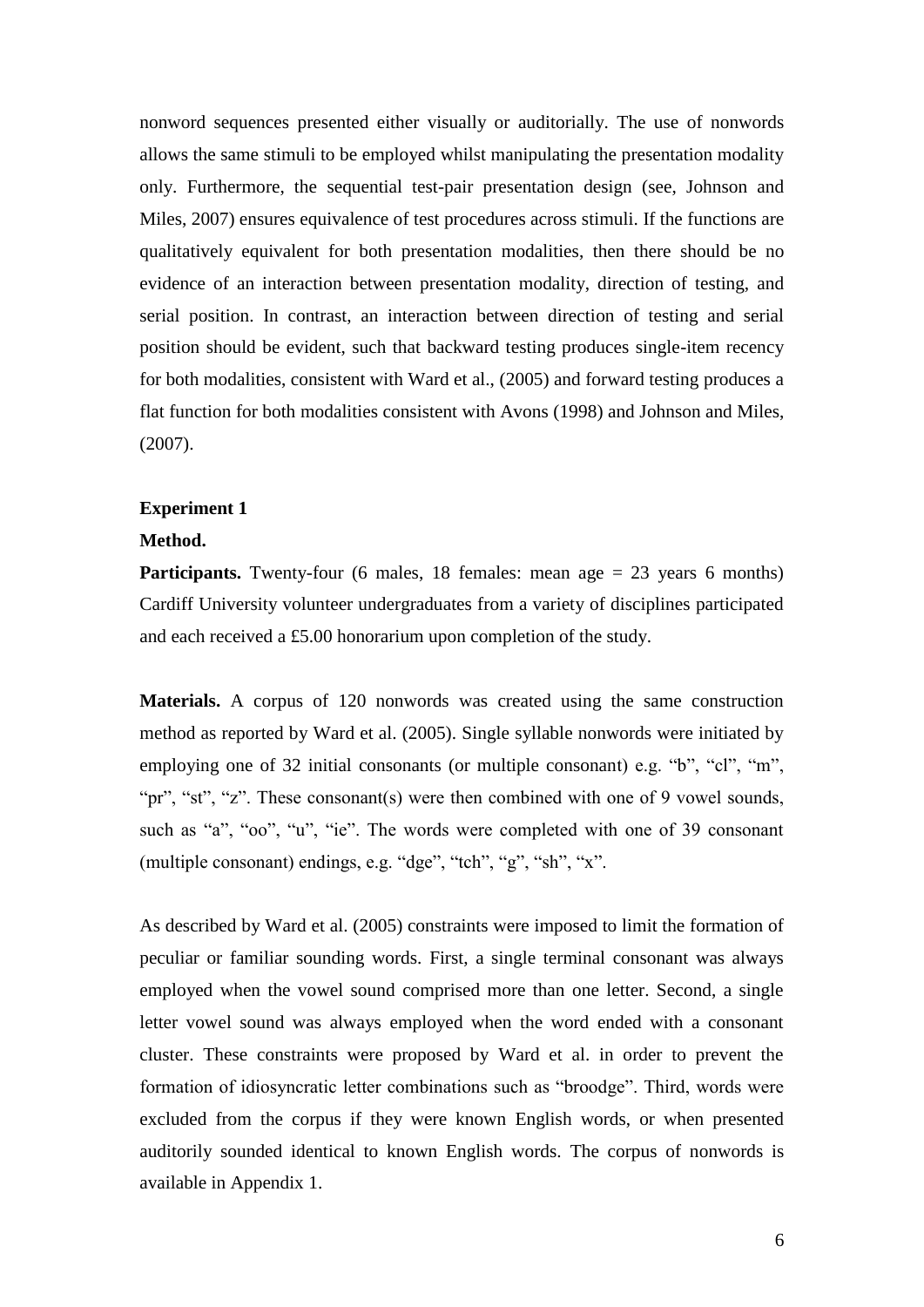In the visual presentation condition, the nonwords were displayed centrally on the computer screen in Times New Roman font size 100. In the auditory presentation condition, the nonwords were transformed into a single MP3 auditory file using the text-to-speech program IE speaker. The auditory file was then edited into single word files using the editing software Audacity. The nonwords were edited such that the articulation length of each did not exceed 600 ms. The nonwords were then presented by headphones at a volume of 75dB.

**Design.** A 2x2x6 within-subjects factorial design was adopted in a 2AFC recognition paradigm. The first factor refers to the modality of stimulus presentation (visual and auditory). The second factor refers to the direction of testing (forward versus backward) and the third factor refers to serial position (1-6). Direction of testing was intermixed across the 20 trials (10 forward and 10 backward). The order of these trials was pseudo-randomised across participants, with the proviso that no more than two consecutive trials employed the same testing procedure. Each of the 120 nonwords was presented on two occasions: once in each half of the experiment. Participants performed the experiment on consecutive days. The tasks were identical but for the visual/auditory stimuli presentation manipulation. The order in which these conditions were presented was counterbalanced.

**Procedure.** The procedure followed closely that described by Johnson and Miles (2007). Participants were tested individually in a well-ventilated, soundproofed laboratory and sat at a desk facing the computer screen at a distance of approx 50cms. The procedure for the auditory and visual conditions was identical except for the modality in which the nonwords were presented. For each trial the participant was presented with a sequence of 6 nonwords. Each nonword was presented for 600 ms with an inter-stimulus interval (ISI) of 400 ms. Trials were initiated by the experimenter and participants were instructed to view each nonword in a trial. This procedure continued to the presentation of the sixth nonword.

A retention interval of 1400ms followed presentation of the sixth nonword. For the test phase the participant was presented with a series of six 2AFC recognition tests. The nonwords within each test-pair were presented sequentially: one test nonword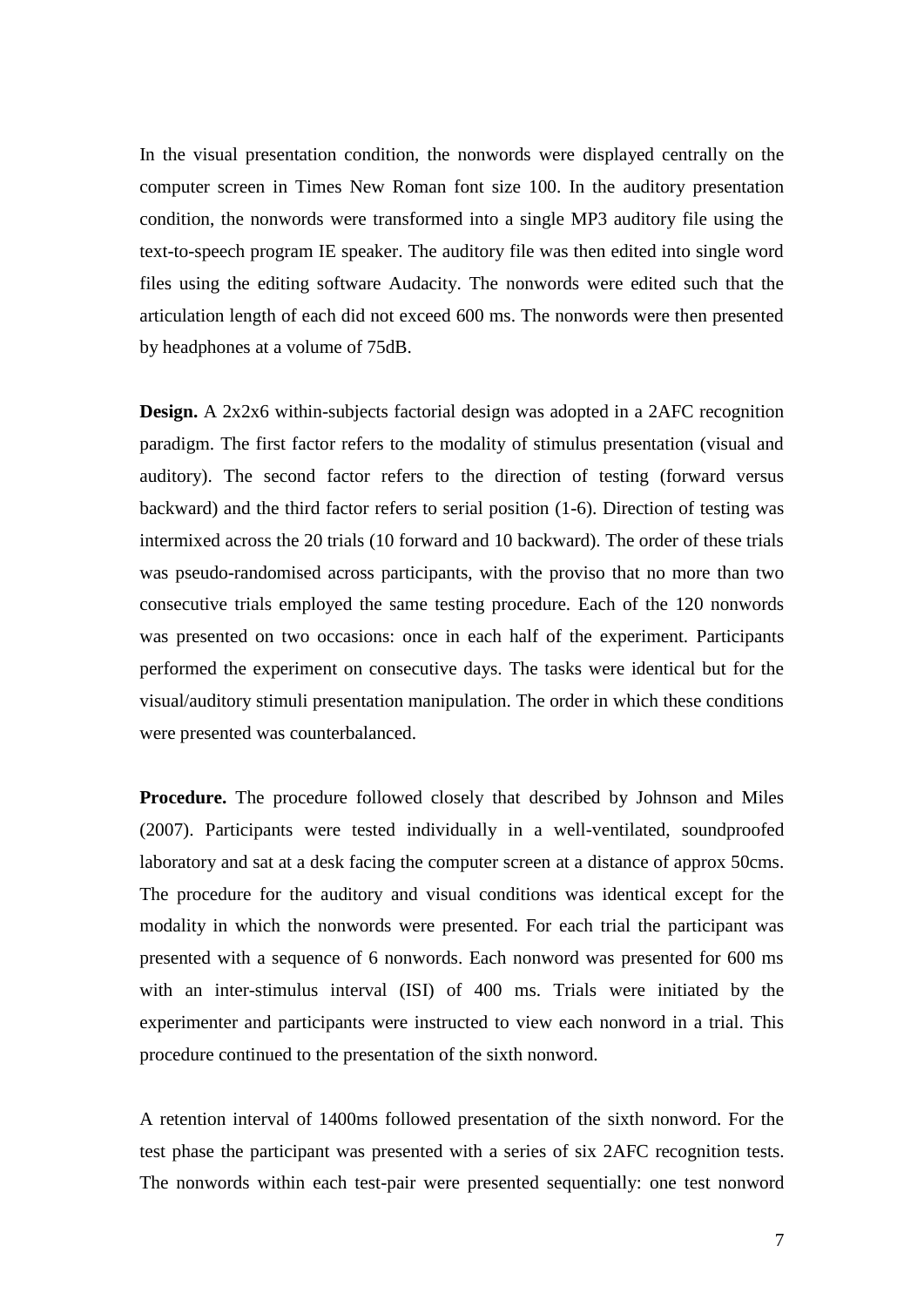was the target nonword taken from the sequence and the other was a nonword novel to that trial. Both the rate of presentation of the test nonwords and their ISI were the same as those employed in the learning phase. Following presentation of the second test-nonword the participant was required to state verbally whether the first or the second nonword in the test-pair was familiar from the previous sequence by responding "first" or "second". For the forward testing procedure the target nonword in the first test-pair presented was the nonword presented first in the previous sequence. This procedure was repeated with the second test-pair which comprised the nonword presented second in the previous sequence and a nonword novel to that trial. This pattern of testing continued until each nonword in the sequence had been tested against a nonword novel to that trial. The order of testing was, therefore, identical to the order of presentation. The backward testing procedure followed that described for the forward testing procedure, with the exception that the sequence of test-pairs tracked backwards through the sequence previously presented. Thus, the first test-pair presented comprised the nonword presented last in the preceding sequence paired with a nonword novel to that trial. The position of the target nonword within each test-pair (first or second) was randomly assigned with the proviso that it occurred an equal number of times in each position and that there was a maximum of two consecutive trials in which the position of the target nonword was unchanged. Each trial was followed by an interval of approximately 5 seconds and the participant was given the option of a 1 minute rest after every 5 trials. The complete experiment lasted approximately 20minutes.

#### **Results and Discussion**

Figure 1a shows the mean percentage correct recognition at each serial position for both the visual and auditory presentation following the forward testing procedure. Figure 1b shows the mean percentage correct recognition at each serial position for both visual and auditory presentation following the backward testing procedure.

-------------------------------------------------------------------------------------------------------

# Figure 1(a-b) about here please -------------------------------------------------------------------------------------------------------

A 3-factor (2x2x6) within-subjects ANOVA was computed on the correct recognition scores where the first factor represents presentation modality (visual versus auditory), the second factor represents direction of testing (forward versus backward) and the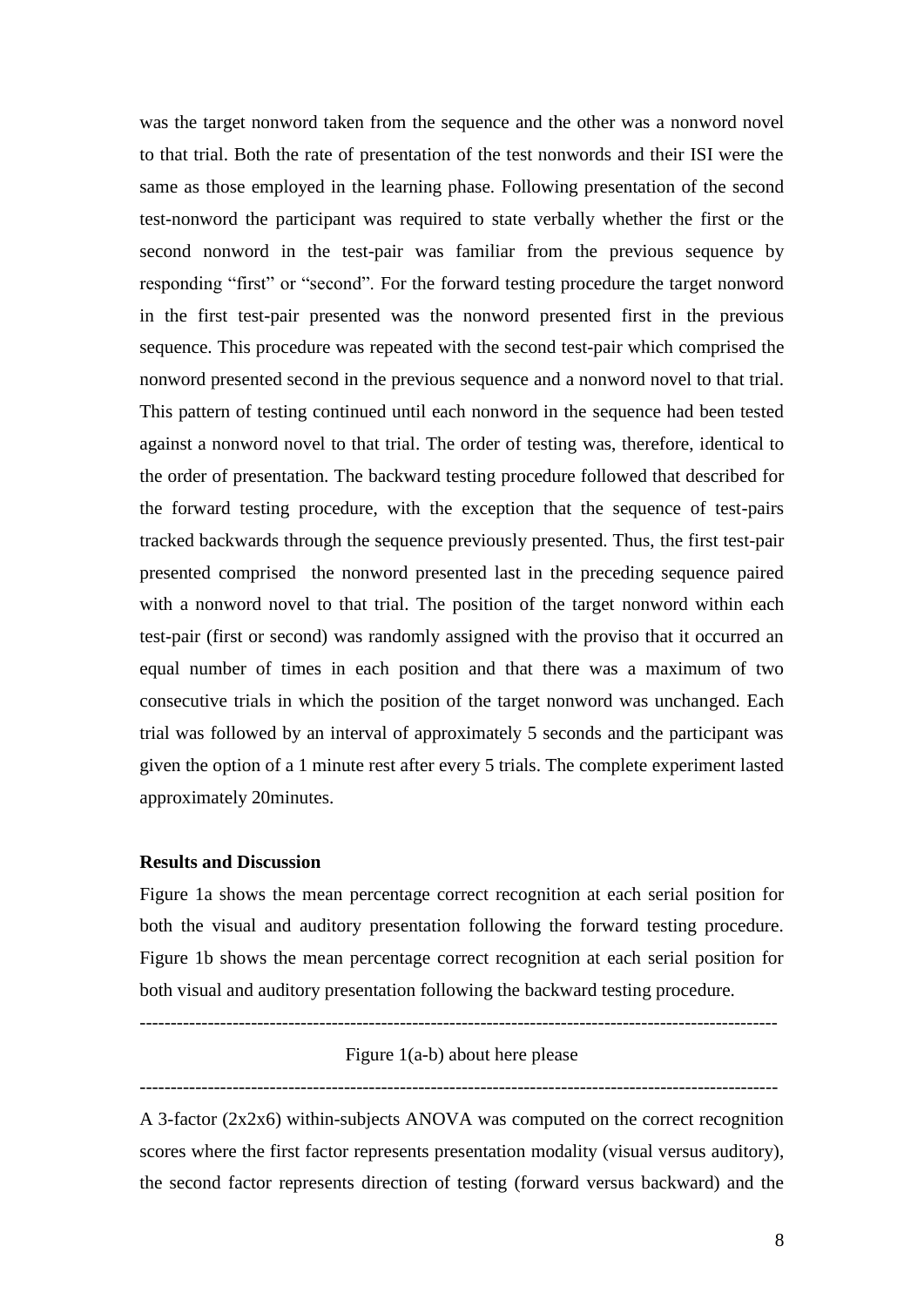third factor represents serial position (1-6). A main effect of both presentation modality, *F*(1,23)=16.02, *MSe*=3.91 (mean correct recognition rates = 78.68% and 72.08%, for visual and auditory presentation, respectively) and serial position was found, *F*(5,115)=13.55, *MSe*=1.28. A null effect of testing procedure was observed, *F*=1.86. The interaction between modality and testing procedure and that between modality and serial position were non-significant, both *F*s<1. As predicted the interaction between testing procedure and serial position was significant, *F*(5,115)=21.65, *MSe*=1.42. Further analysis (Newman-Keuls, P<.05) revealed that for forward testing there were no differences between recognition scores across the six serial positions. Following the backward testing procedure, recognition for serial position 6 was significantly greater than that for positions 1-5. Furthermore, recognition for position 5 was significantly greater than that for positions 1-4. In line with predictions, the three-way interaction between modality, testing procedure and serial position was non-significant, *F*=1.02. The finding indicates that the serial position functions following the forward and backward testing procedures did not differ as a function of presentation modality

These analyses provide two key findings. First, presentation modality did not qualitatively impact the serial position function for either the forward or backward testing procedures. Second, for both presentation modalities, the forward testing procedure produced an absence of serial position effects and the backward testing procedure produced recency extending over two serial positions. The finding of extended recency following the backward testing procedure contradicts the singleitem recency function observed for other stimuli e.g. Phillips and Christie, (1977); Ward et al., (2005); Johnson and Miles, (2007, Experiment 2). Such a finding questions the proposal by Ward et al. (2005) that backward recognition is characterised by single-item recency irrespective of stimulus type. Nevertheless, the current findings are consistent with Ward et al.'s proposal that manipulation of stimulus modality does not qualitatively impact the serial position function.

Of course, one might speculate that the serial position functions observed in Experiment 1 are due to participants rehearsing sub-vocally the phonological forms of the nonwords. Indeed, the phonological loop component of Baddeley and Hitch's (1974) working memory model can easily accommodate such speculation.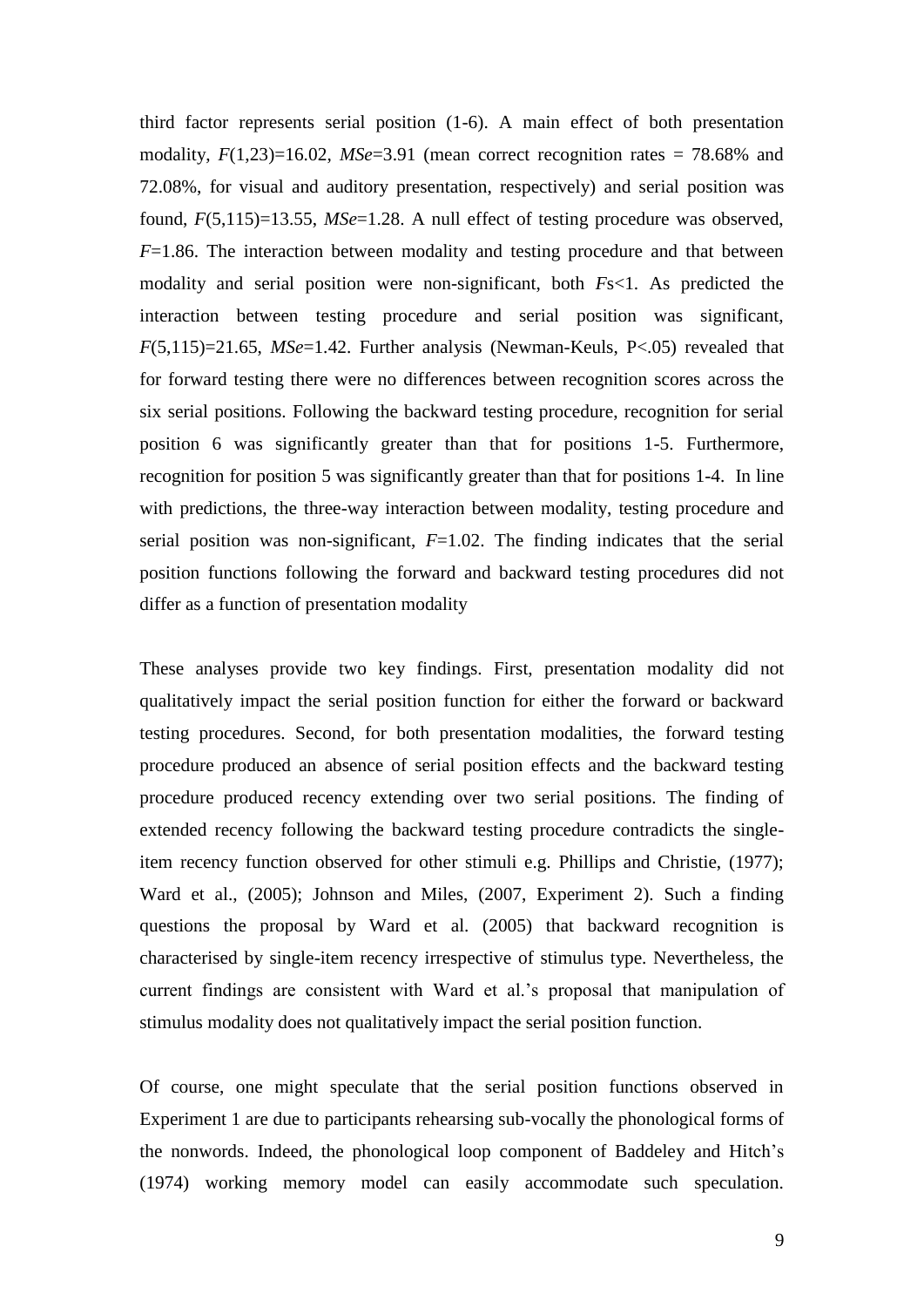Notwithstanding the observation that if this were the case one might not necessarily predict a flat serial position function for the forward testing procedure, Experiment 2 was designed to test directly the extent to which participants employed sub-vocal rehearsal strategies in Experiment 1.

#### **Experiment 2**

In Experiment 1 it is conceivable that both the visual and auditory serial position functions were underpinned by a common phonological code. Therefore, in Experiment 2, articulatory suppression was employed to discourage phonological coding of the visual stimuli, e.g. see abolition of the phonological similarity effect following articulatory suppression (Baddeley, Lewis, and Vallar, 1984). We employed articulatory suppression during the presentation phase but not the recall phase of the task: Smyth, Hay, Hitch and Horton (2005, Experiment 2) found a nonsignificant difference in performance for a condition employing partial articulatory suppression, i.e. articulatory suppression during the presentation phase only and a condition employing full articulatory suppression, i.e. articulatory suppression throughout both the presentation phase and the recall phase.

Evidence that serial order memory for visual-verbal stimuli is supported by a visual code both with and without articulatory suppression is provided by Logie, Della Sala, Wynn, and Baddeley (2000). In their study they examined the temporary retention of visually presented verbal material. Participants were required to serially recall sequences of words that varied in visual similarity or sequences of letters that varied in case. For both stimulus types, visual similarity impaired recall both with and without concurrent articulatory suppression. These effects were consistent across serial position in the sequence leading Logie et al. to conclude that in addition to a phonological code, a visual code is employed for retention of visually presented verbal sequences. It is argued, therefore, that participants utilize "a visual temporary memory, or visual ''cache'', in verbal serial recall tasks" (p. 626). Their interpretation is consistent with our findings for Experiment 1 where recognition for the visual stimuli exceeded that for the auditory stimuli. That is, the superior recognition for the visual stimuli reflects the operation of two forms of representation i.e. phonological and visual (Logie et al, 2000). Thus, the use of articulatory suppression in Experiment 2 will strengthen our conviction that the visual and auditory sequences were processed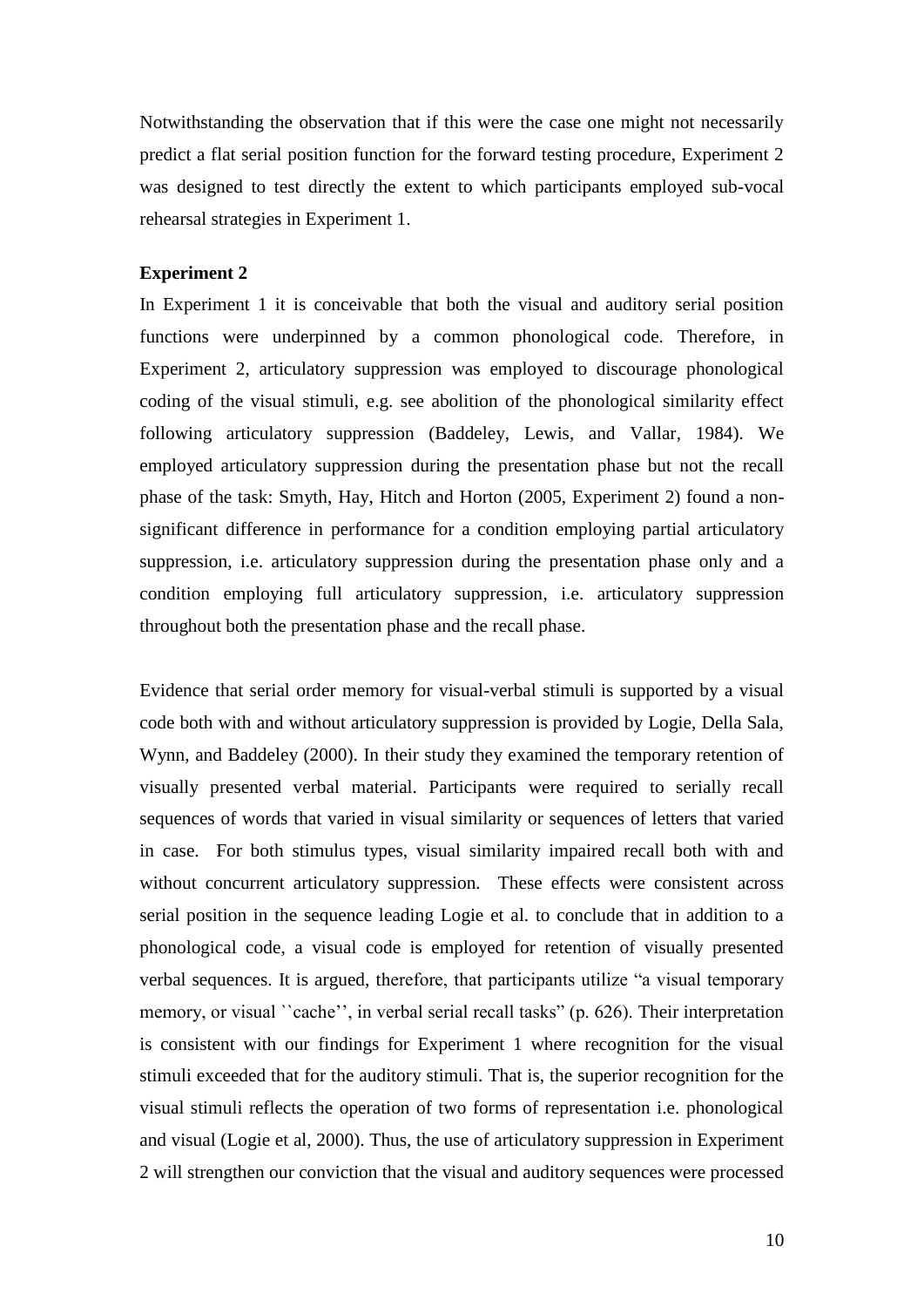in different ways, i.e. graphemically and phonologically, respectively. If the resulting serial position functions are qualitatively equivalent this lends further support to the proposition that 2AFC recognition functions are task, rather than stimulus, dependent (Ward et al., 2005).

#### **Method.**

**Participants.** Twenty-four (4 males, 20 females: mean age  $= 25$  years 9 months) Cardiff University volunteer undergraduates from a variety of disciplines participated and each received a £5.00 honorarium upon completion of the study. None had participated in Experiment 1.

**Materials.** The stimuli were identical to those described for Experiment 1.

**Design.** The design was identical to that described for Experiment 1.

**Procedure.** The procedure was identical to that described for Experiment 1 with the exception that during the presentation phase participants were required to whisper the number sequence "1, 2, 3, 4" repeatedly at an approximate rate of 2-3 numbers per second.

#### **Results and Discussion**

Figure 2a shows the mean percentage correct recognition at each serial position for both the visual and auditory presentation following the forward testing procedure. Figure 2b shows the mean percentage correct recognition at each serial position for both the visual and auditory presentation following the backward testing procedure. The same 3-factor (2x2x6) within-subjects ANOVA as described for Experiment 1 was computed. Main effects of both presentation modality, *F*(1,23)=15.03, *MSe*=3.83 (mean correct recognition  $= 71.53\%$  and 65.17% for the visual and auditory presentations, respectively) and serial position were present, *F*(5,115)=12.91*, MSe*=2.33. A null effect of testing procedure was observed, *F*=2.92, *p*=0.09. Nonsignificant interactions between both presentation modality and testing procedure, *F*<1, and presentation modality and serial position, *F*=1.58, were observed. Once again, in line with Experiment 1, the interaction between testing procedure and serial position was significant, *F*(5,115)=11.65, *MSe*=2.23. Crucially however, the three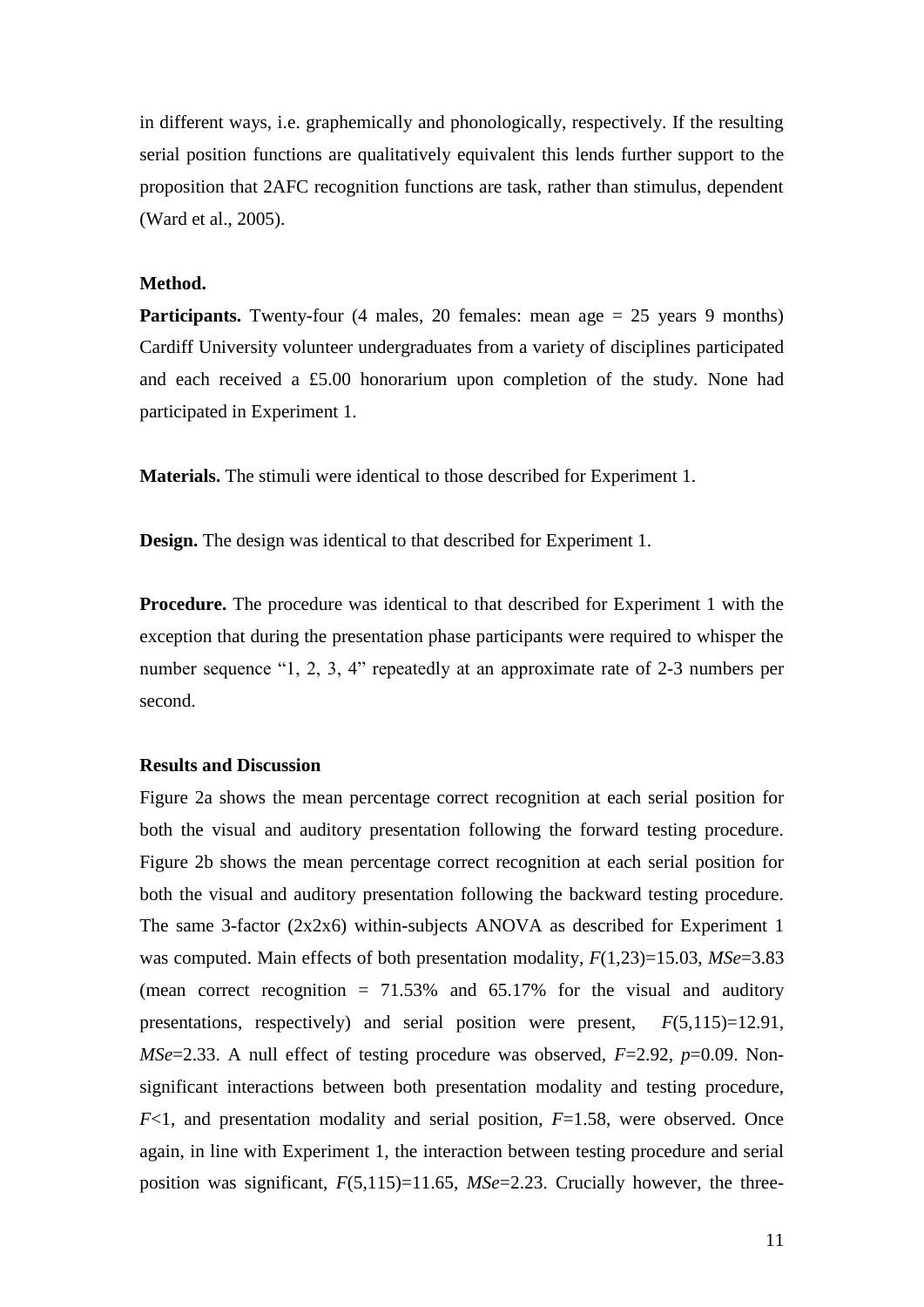way interaction between presentation modality, testing procedure and serial position was non-significant, *F*=2.07. Consistent with Experiment 1, serial position functions following the forward and backward testing procedures did not differ for the visual and auditory presentation modalities.

#### Figure 2(a-b) about here please

-------------------------------------------------------------------------------------------------------

-------------------------------------------------------------------------------------------------------

Further analysis (Newman-Keuls, P<.05) of the interaction between testing procedure and serial position revealed that for forward testing recognition rates did not differ as a function of serial position. For backward testing, recognition for serial position 6 was significantly greater than that for serial positions 1-5. Furthermore, recognition for serial position 5 was significantly greater than that for serial positions 1-4. Consistent with the findings for Experiment 1, presentation modality did not qualitatively impact the serial position function: forward testing produced a flat function whilst backward testing produced recency extending to two serial positions. Once again, the finding of extended recency contradicts the predictions of the Duplex account.

In order to assess directly the effect of articulatory suppression on recognition performance, a combined analysis incorporating the data for both experiments was computed. The same model ANOVA as described above with the additional betweensubjects factor of Experiment showed, as expected, that articulatory suppression impaired recognition performance,  $F(1,46)=12.14$ ,  $MSe=11.73$ ,  $p<0.05$ ; mean recognition accuracy =  $75.38\%$  and  $68.35\%$  for Experiment 1 and Experiment 2, respectively. This finding suggests that recognition performance in Experiment 1 was partially maintained by sub vocal rehearsal. Critically however, consistent with our predictions, the factor Experiment failed to interact with any other factor. Consistent with this, inspection of the serial position functions for both backward and forward testing following auditory presentation (Experiment 1) and visual presentation (Experiment 2) demonstrates qualitative equivalence. This observation is consistent with Logie et al.'s proposition that memory for the auditory sequences benefits from phonological representations whilst, in contrast, memory for the visual sequences (with suppression) benefits from visual representations.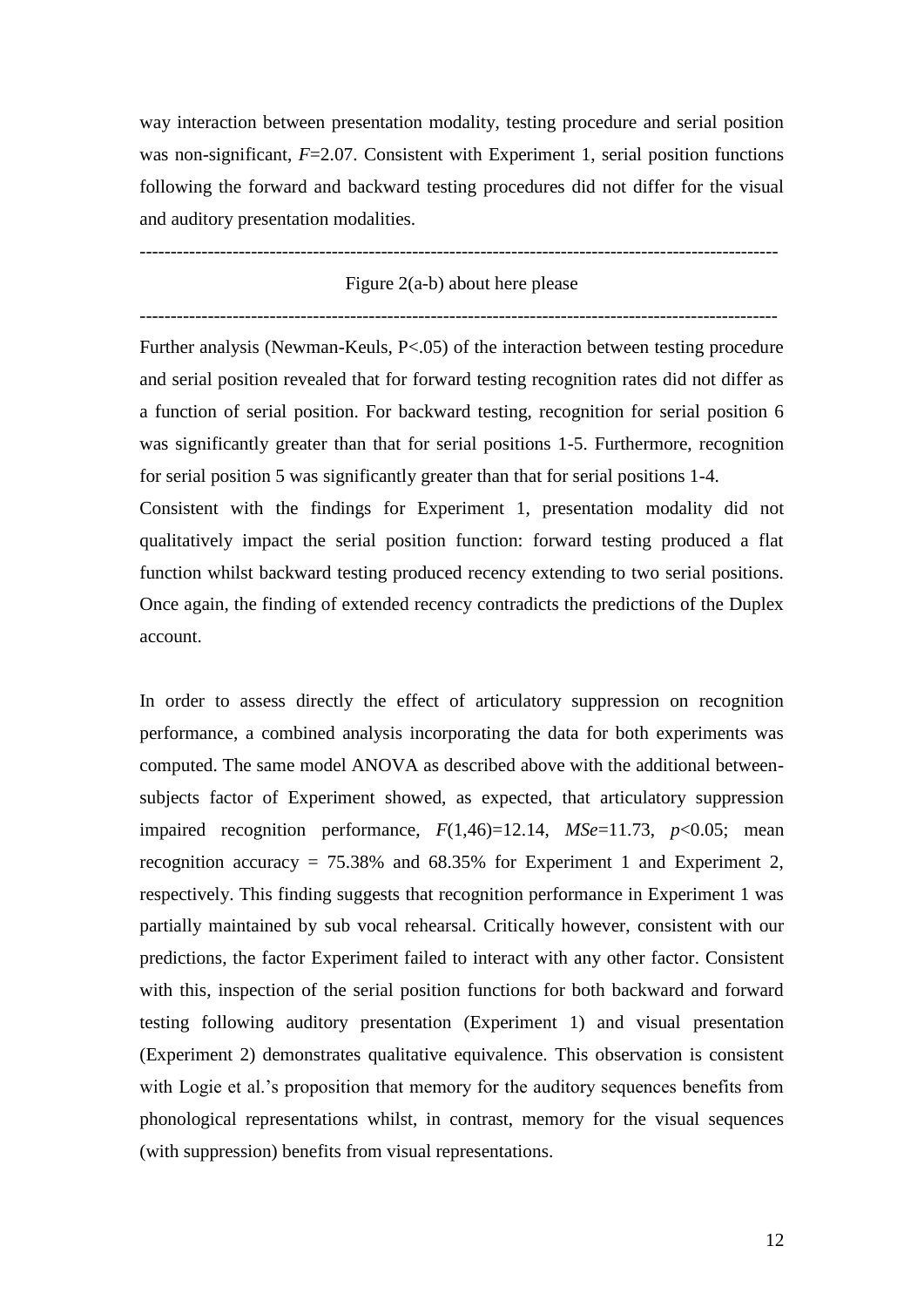#### **General Discussion**

Experiments 1 and 2 provide a comparison between visual and auditory 2AFC recognition when both the methodology and stimulus type are held constant. Both demonstrated qualitatively equivalent serial position functions following the visual and auditory presentation of nonwords. Specifically, backward testing revealed recency extending two serial positions whilst forward testing revealed a flat serial position function. Extended recency following backward testing contradicts the proposal (Ward et al., 2005) that 2AFC recognition is characterised by single-item recency. Although this difference might be interpreted as minor i.e. recency extended by one additional position, the serial position function differences suggest significant implications with respect to the Duplex theory originally proposed to account for 2AFC recognition. The Duplex account predicts single-item recency premised on the assumption that the last list item is represented within the visual STM, whilst prerecency list items are represented within a stable long-term LTS. Importantly, the participants can only represent single items within the visual STM. Our observation of extended recency is clearly at odds with such an account.

The general finding of recency in the absence of primacy is consistent across a range of stimulus types within the 2AFC paradigm e.g. odours, Johnson and Miles (2007); matrix pattern, Avons, Ward and Melling (2004); Kerr, Avons and Ward (1999). Furthermore, the present findings are consistent with the proposal that the serial position function is task rather than stimuli/modality dependent (Ward et al. 2005). Specifically, phonological representations (auditory condition without articulatory suppression, Experiment 1) and visual representations (visual condition with articulatory suppression, Experiment 2) produced qualitatively equivalent serial position functions. Furthermore, the finding that the qualitative features of the serial position functions were maintained under conditions of articulatory suppression, is consistent with the proposal of Logie et al (2000) that a temporary visual memory can be employed for maintenance of visually presented verbal sequences (see also Jalbert, Saint-Aubin and Tremblay (2008) for visual similarity effects with sequence recall of coloured squares).

As a general point we should perhaps note that the finding of serial position function equivalence for different stimuli does not appear to generalise to order based recall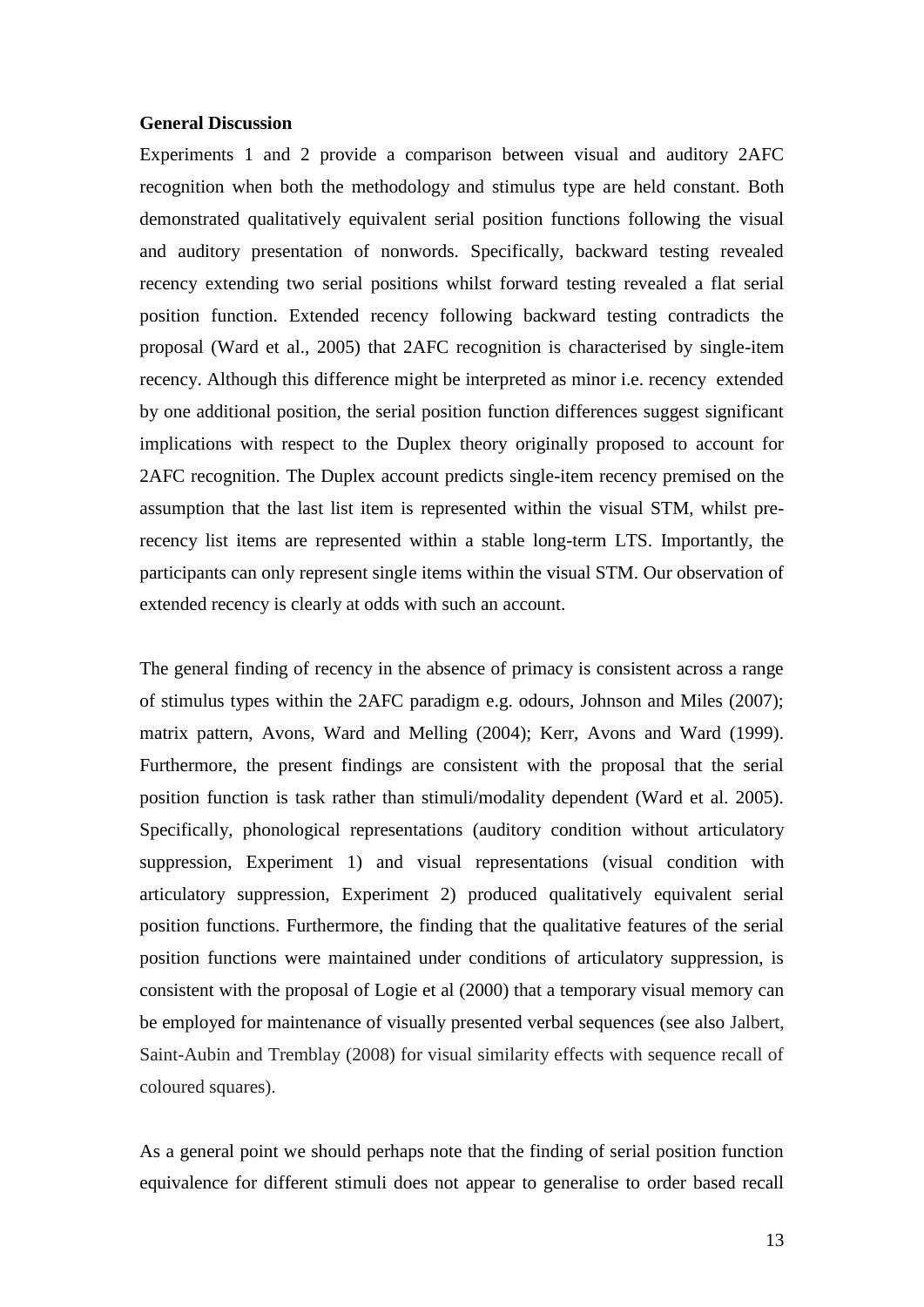tasks. For instance, Johnson and Miles (in press) employed a single-probe serial position recall task for olfactory, visual and auditory stimuli and reported a flat function, primacy and recency, and single-item recency, respectively. Together, these findings contradict Guérard and Tremblay (2008) who argue that functional equivalence generally arises from tasks that uniquely require retention of order regardless of stimulus type.

#### **References**

Avons, S.E. (1998). Serial position and item recognition of novel visual patterns. *British Journal of Psychology, 89(2)*, 285-308.

Avons, S.E., and Mason, A. (1999). Effects of visual similarity on serial report and item recognition. *Quarterly Journal of Experimental Psychology, 52A(1)*, 217-240.

Avons, S.E., Ward, G., and Melling, L. (2004). Item and order memory for novel visual patterns assessed by two-choice recognition. *Quarterly Journal of Experimental Psychology, 57A(5)*, 865-891.

Baddeley, A.D., and Hitch, G.J. (1974). Working Memory. In Bower, G. (Ed.). *Recent Advances in Learning and Motivation Vol. VIII*. New York: Academic Press.

Baddeley, A.D., Lewis, V.J., and Vallar, G. (1984). Exploring the articulatory loop. *Quarterly Journal of Experimental Psychology*, 36, 233-252.

Guérard, K., and Tremblay, S. (2008). Revisiting evidence for modularity and functional equivalence across verbal and spatial domains in memory. *Journal of Experimental Psychology: Learning, Memory, and Cognition, 34(3),* 556-569.

Jalbert, A., Saint-Aubin, J. and Tremblay, S. (2008). Visual similarity in short-term recall for where and when. *Quarterly Journal of Experimental Psychology*, 61(3), 353-360.

Johnson, A.J. and Miles, C. (2007). Serial position functions for recognition of olfactory stimuli. *Quarterly Journal of Experimental Psychology*, 60(10), 1347-1355.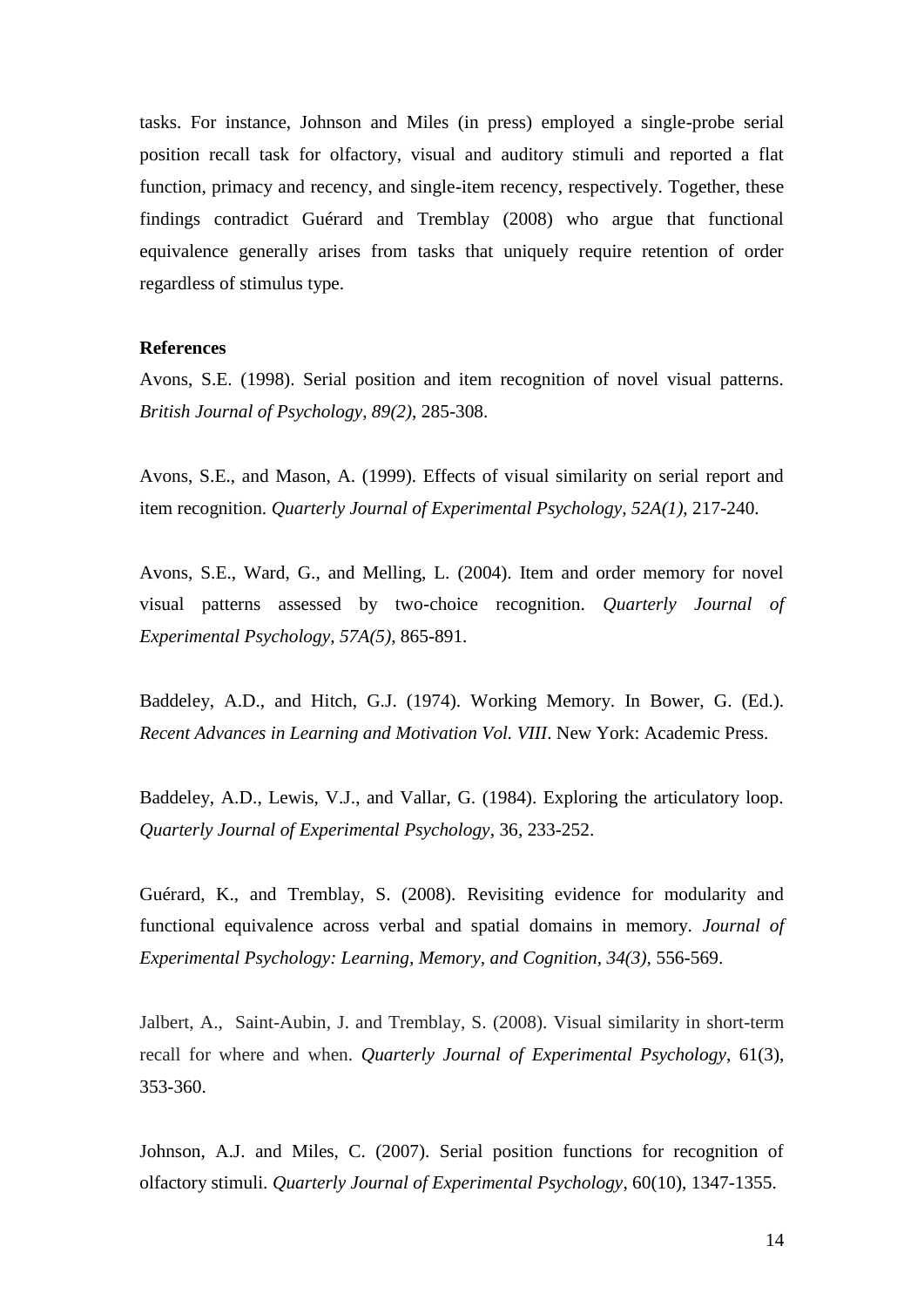Johnson, A.J. and Miles, C. (in press). Single-target serial position recall: evidence of modularity for olfactory, visual and auditory short-term memory. *Quarterly Journal of Experimental Psychology*.

Kerr, J.R., Avons, S.E., and Ward, G. (1999). The effect of retention interval on serial position curves for item recognition of visual patterns and faces. *Journal of Experimental Psychology: Learning Memory and Cognition, 25(6)*, 1475-1494.

Logie, R.H., Della Sala, S., Wynn, V., and Baddeley, A.D. (2000). Visual similarity effects in immediate verbal serial recall. *Quarterly Journal of Experimental Psychology, 53A(3)*, 626-646.

Phillips, W.A. and Christie, D.F.M. (1977). Components of visual memory. *Quarterly Journal of Experimental Psychology, 29*, 117-133.

Smyth, M.M., Hay, D.C., Hitch, G.J., and Horton, N.J. (2005). Serial position memory in the visual-spatial domain: Reconstruction of unfamiliar faces. *Quarterly Journal of Experimental Psychology, 58A(5)*, 909-930.

Ward, G., Avons, S.E. and Melling, L. (2005). Serial position in curves in short-term memory: Functional equivalence across modalities. *Memory, 13(3/4)*, 308-317.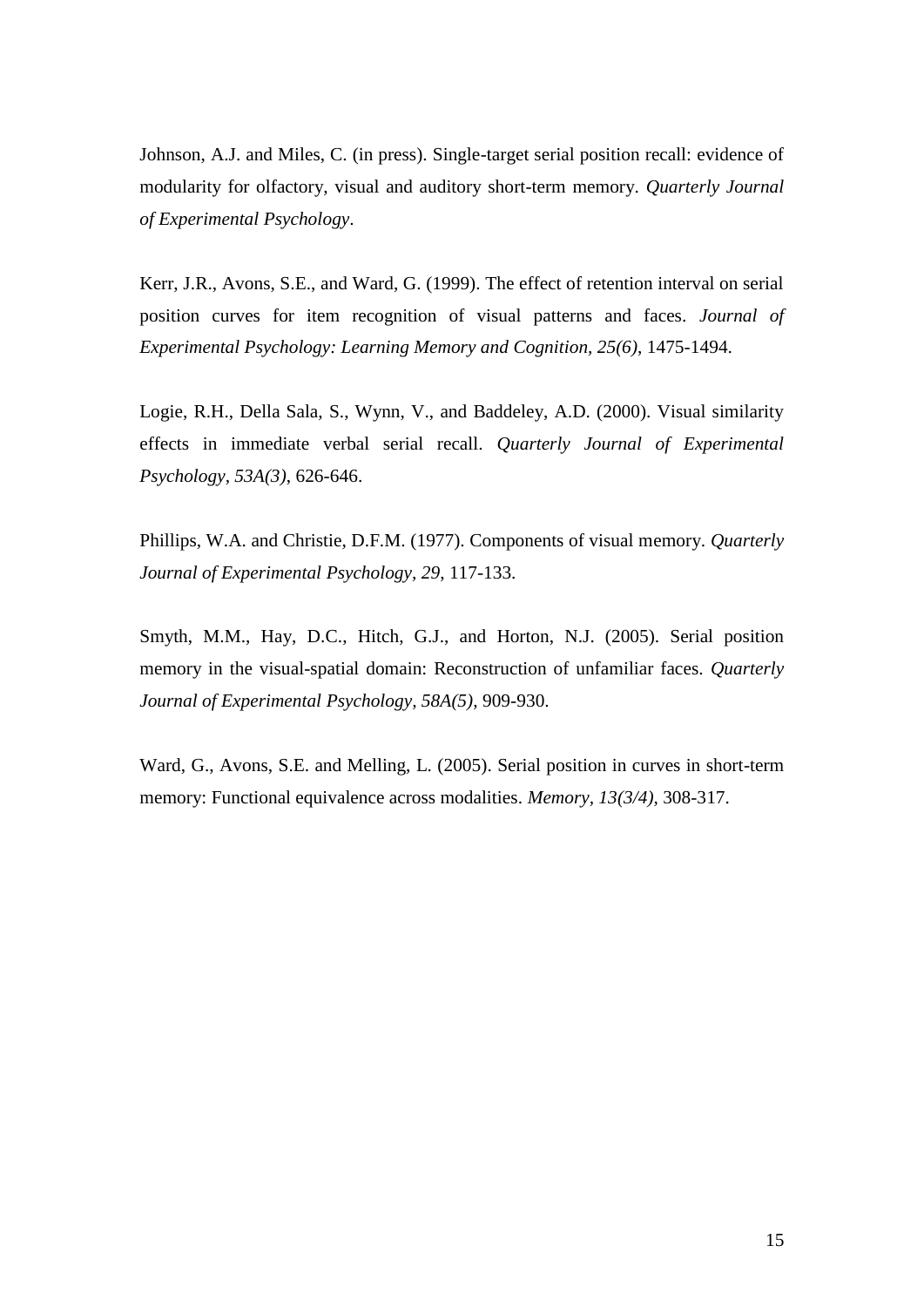### **Appendix 1 Nonword List**

The nonword stimulus set was constructed using the method described in Ward et al. (2005). This process is also detailed in the materials section of Experiment 1.

| <b>BAF</b>    | <b>FROVE</b> | <b>KIEB</b>   | <b>RULCH</b>  |
|---------------|--------------|---------------|---------------|
| <b>BESH</b>   | <b>FOTCH</b> | <b>KALF</b>   | <b>RUTCH</b>  |
| <b>BLOVE</b>  | <b>FRIEM</b> | <b>LALCH</b>  | <b>SETCH</b>  |
| <b>BIME</b>   | <b>GACK</b>  | <b>LESH</b>   | SOOB          |
| <b>BISH</b>   | <b>GODGE</b> | <b>LUDGE</b>  | <b>SNAB</b>   |
| <b>BOVE</b>   | <b>GIK</b>   | <b>LUTCH</b>  | <b>SNIBE</b>  |
| <b>BUP</b>    | <b>GUVE</b>  | <b>LEEG</b>   | <b>SHIG</b>   |
| <b>BIEB</b>   | <b>GROF</b>  | <b>LIEG</b>   | <b>SHISH</b>  |
| <b>BRALCH</b> | <b>GELCH</b> | <b>LEEB</b>   | <b>STOLF</b>  |
| <b>BRAP</b>   | <b>GROST</b> | <b>MALCH</b>  | <b>SCADE</b>  |
| <b>CELCH</b>  | <b>GRUBE</b> | <b>MECK</b>   | <b>STUST</b>  |
| <b>COOB</b>   | <b>GRANG</b> | <b>MIEF</b>   | <b>SCALCH</b> |
| <b>CHATCH</b> | <b>GRUT</b>  | <b>MALT</b>   | <b>TABE</b>   |
| <b>CHIB</b>   | <b>HALCH</b> | <b>MOLF</b>   | <b>TOOG</b>   |
| <b>CHOOF</b>  | <b>HADGE</b> | <b>MIB</b>    | <b>TOTCH</b>  |
| <b>CLADGE</b> | <b>HISH</b>  | <b>NALCH</b>  | <b>THADGE</b> |
| <b>CLOF</b>   | <b>HUFT</b>  | <b>NEFT</b>   | <b>TRALCH</b> |
| <b>CLUPE</b>  | <b>HIEB</b>  | <b>NETCH</b>  | <b>TUTCH</b>  |
| <b>CROB</b>   | <b>HOLCH</b> | <b>NILM</b>   | <b>TROB</b>   |
| <b>CROOG</b>  | <b>HETCH</b> | <b>NIBE</b>   | <b>THABE</b>  |
| <b>DALCH</b>  | <b>HELCH</b> | <b>NULCH</b>  | <b>TREG</b>   |
| <b>DOTCH</b>  | <b>HEAB</b>  | <b>NOOG</b>   | <b>TROOB</b>  |
| <b>DRUP</b>   | <b>HOOG</b>  | <b>NIEP</b>   | <b>ZIBE</b>   |
| <b>DADGE</b>  | <b>JALCH</b> | <b>NULF</b>   | ZAB           |
| <b>DULF</b>   | <b>JADGE</b> | <b>NODGE</b>  | ZABE          |
| <b>DRANG</b>  | <b>JAFT</b>  | <b>POLM</b>   | ZADGE         |
| <b>DRATCH</b> | <b>JOOB</b>  | <b>PRUTCH</b> | ZAF           |
| <b>DROD</b>   | <b>JEX</b>   | <b>PLAB</b>   | ZAPE          |
| <b>DREET</b>  | <b>JETCH</b> | <b>PLIDGE</b> | <b>ZEFT</b>   |
| <b>DRILM</b>  | <b>JISH</b>  | <b>PLIBE</b>  | <b>ZIBE</b>   |
| <b>FALF</b>   | <b>JOLCH</b> | <b>PLOOG</b>  | <b>ZILF</b>   |
| <b>FUB</b>    | <b>JIEM</b>  | <b>PRABE</b>  | <b>ZOOG</b>   |
| <b>FOLCH</b>  | <b>JEFT</b>  | PRISH         | <b>ZOTCH</b>  |
| <b>FOOG</b>   | <b>KALCH</b> | <b>PLATCH</b> |               |
| <b>FEAG</b>   | <b>KOFT</b>  | <b>PLOG</b>   |               |
| <b>FRACK</b>  | <b>KIEK</b>  | <b>RALCH</b>  |               |
| <b>FRATCH</b> | <b>KULCH</b> | <b>ROLCH</b>  |               |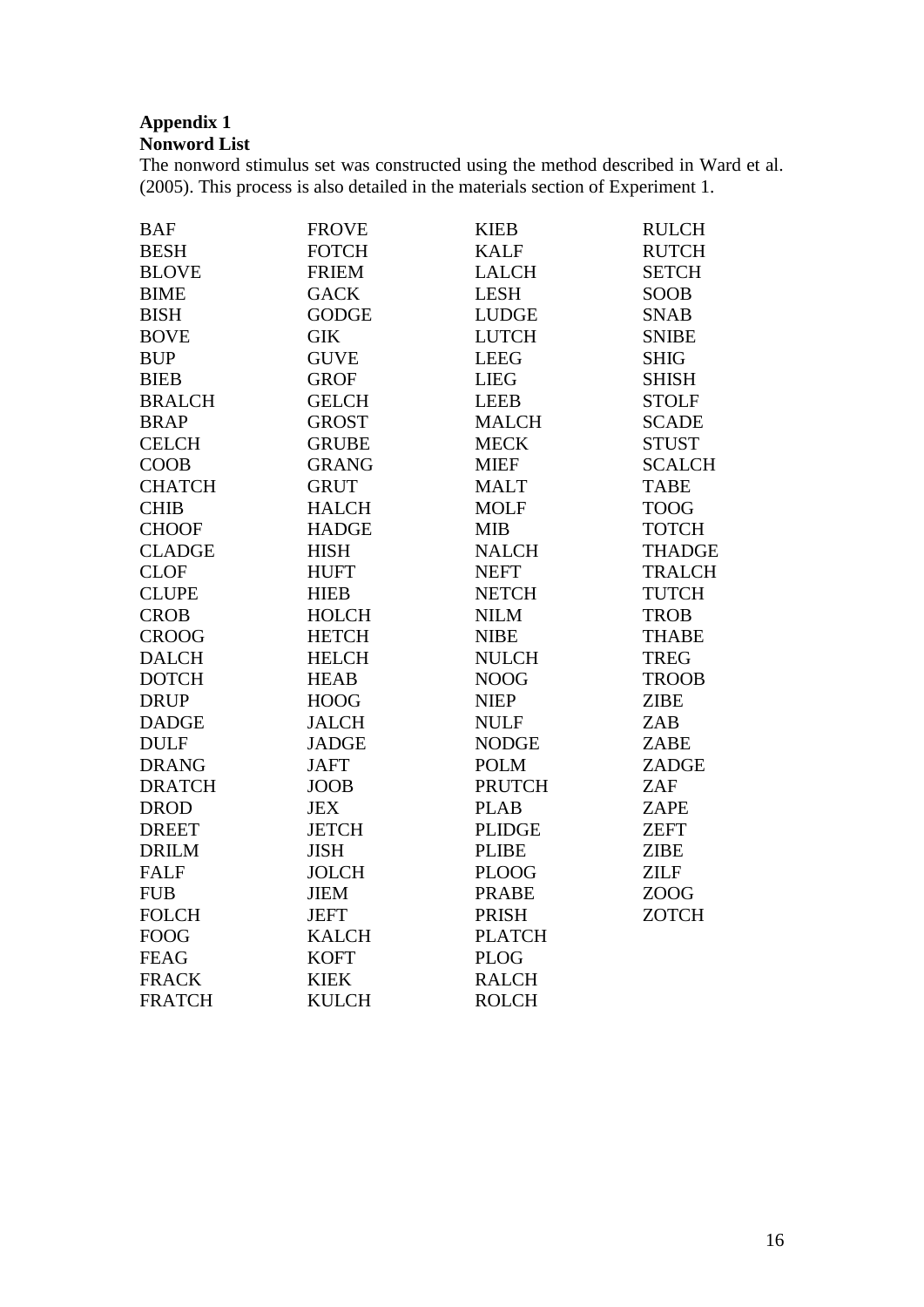# **Figures**

# Figure 1a-b

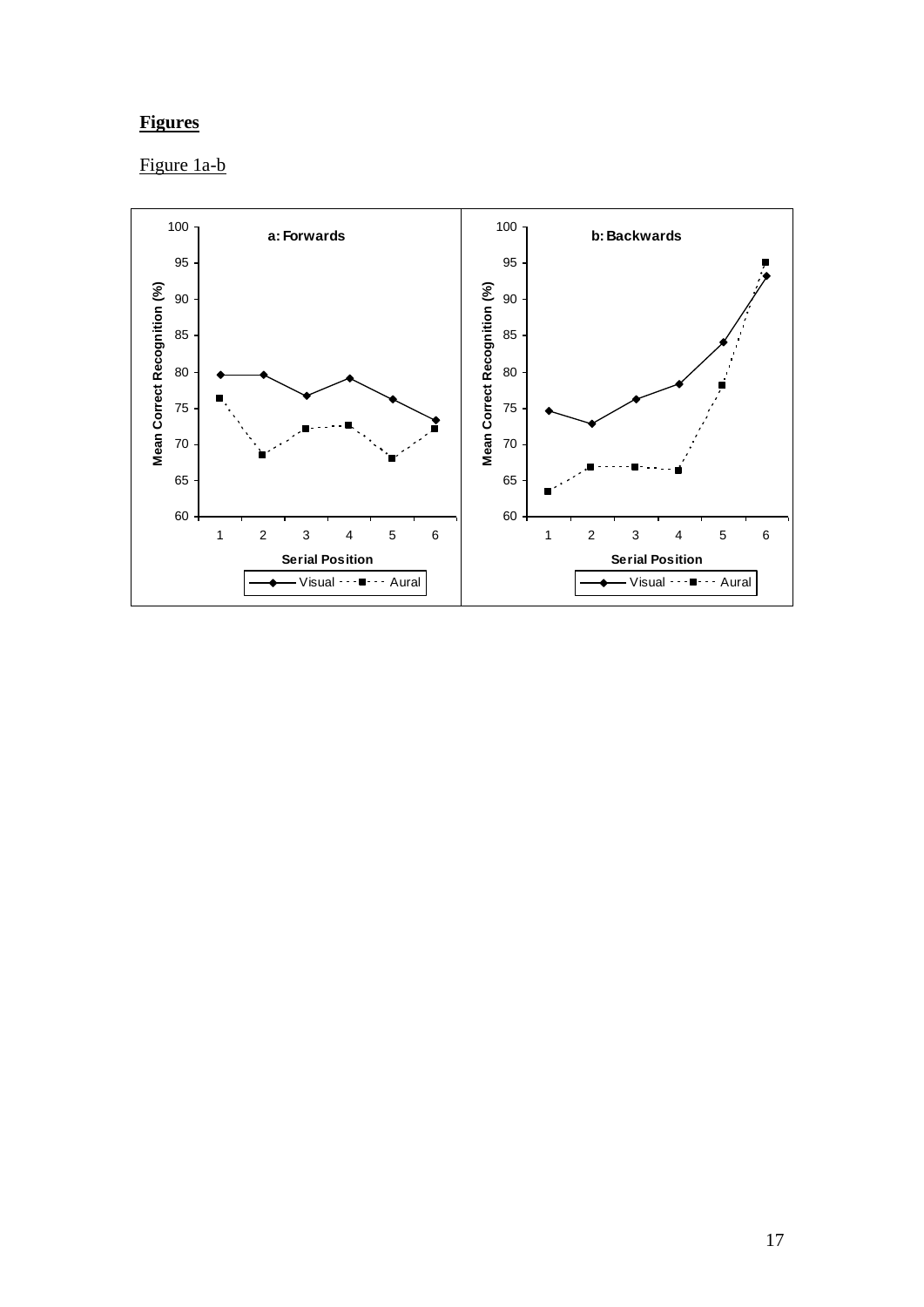Figure 2a-b